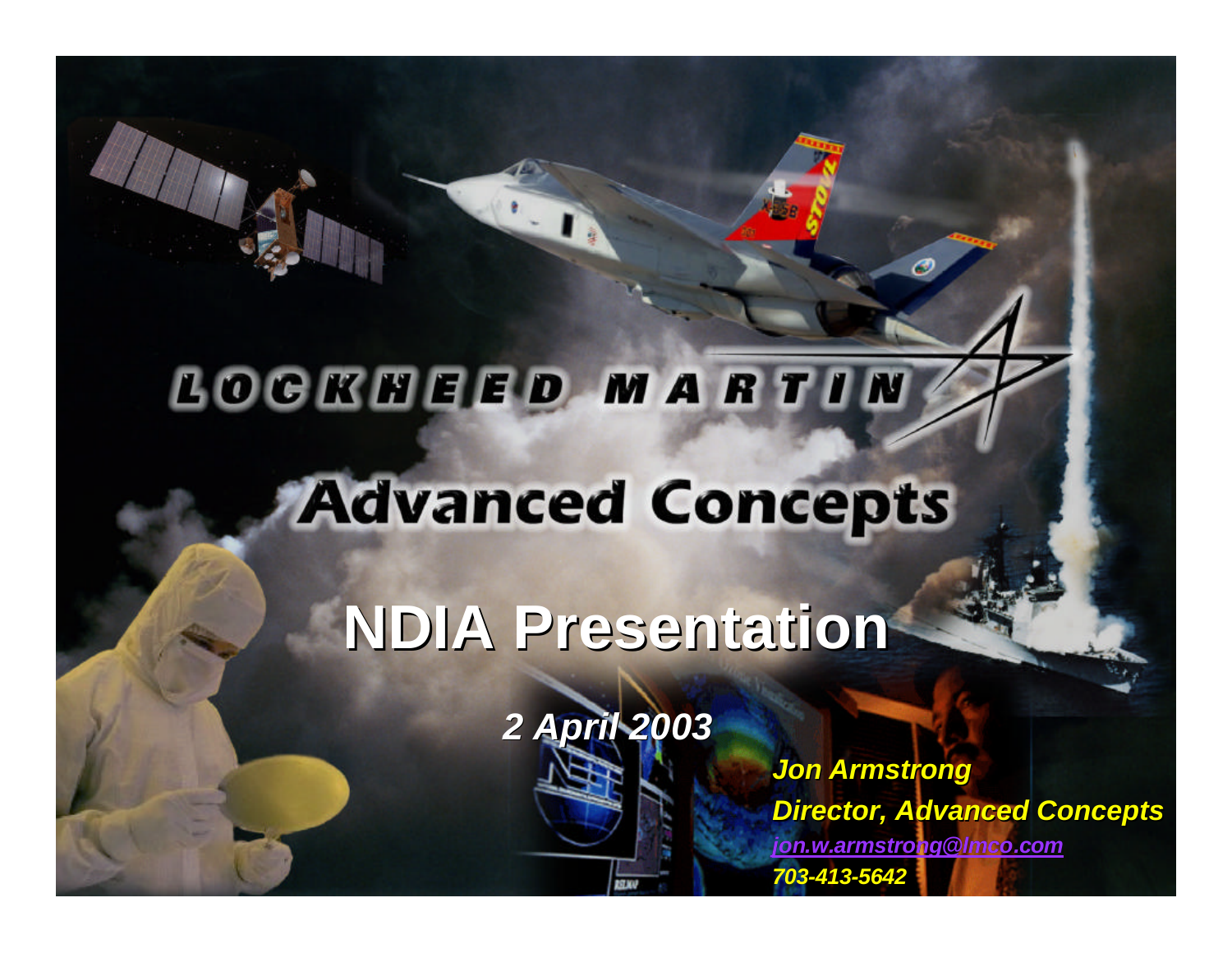### **Perspective**



*Interoperability -- Weapon Systems Integration -- System of Systems. . . In the Context of Network-Centric Ops/Warfare, Architectures and Transformation*

- *NCO/W, SoS, Architectures and Transformation as a Driver*
- *What Lockheed Martin Has Done*
- *Where Lockheed Martin is Going*
- *Thoughts and a Proposal on an Industry-wide Forum to Look at Our Role in Helping to Deliver NCO/W Capabilities*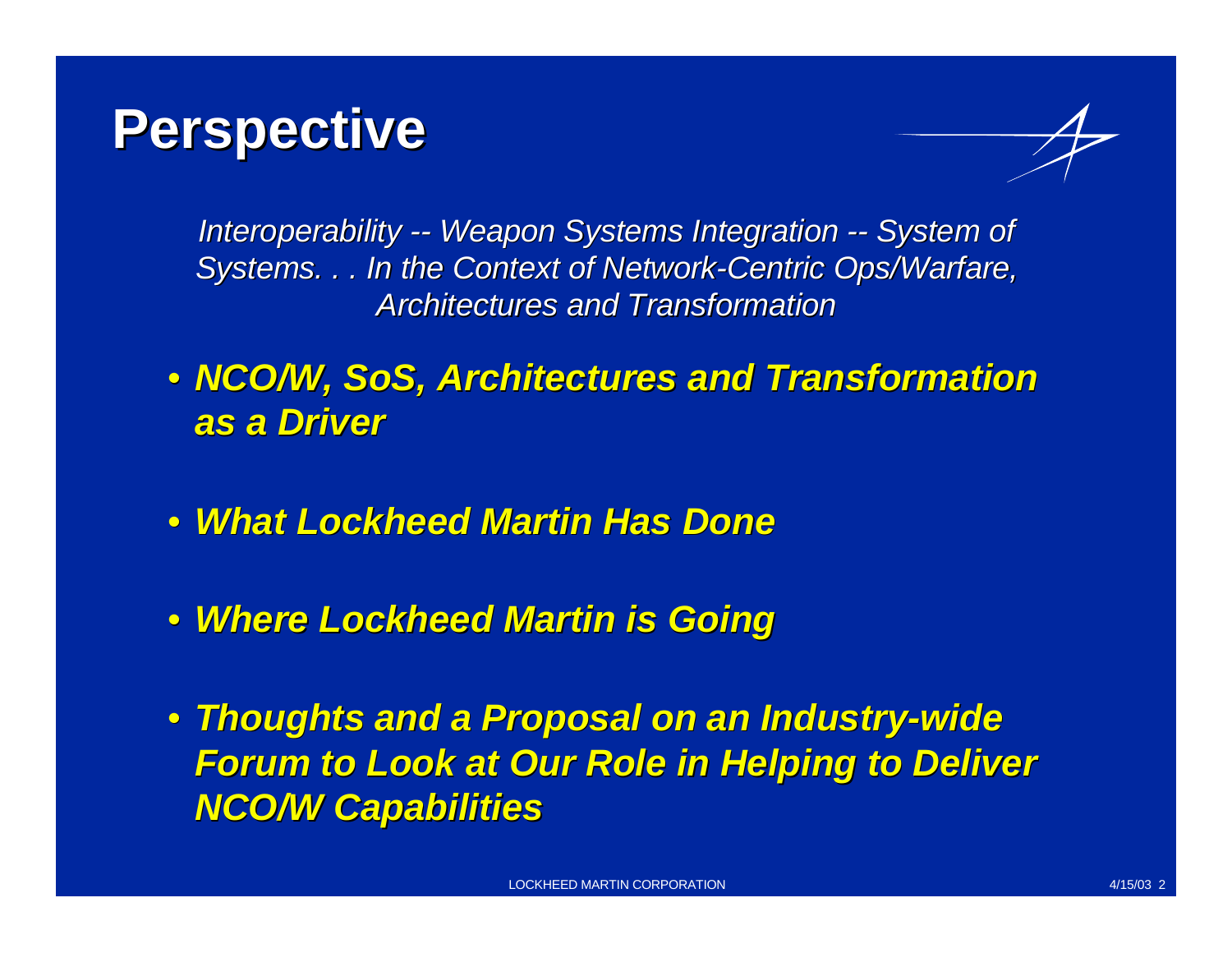### **NCO/W, SoS, Architectures & Transformation. . . As a Driver**



- *Fundamental Shift From Platform- to Network-Centricity Driving Operational Concepts and Desired Capabilities…Interoperability Isn't the "End State," It's the "Price of Admission"*
- *Customers Seeking Partners and Solutions . . . Not Just a New Program or Technology "Rush"*
- *Fundamental Changes in US/OMB/DoD Law and Policy and Governance Are Changing the Requirements, Acquisition and Programming and Budgeting Calculus*
- *Architectures and Their Accompanying Frameworks Are Emerging As a Requirements and Acquisition Management Tool of Choice*

*Little to No Debate Any Longer About What and Why . . . all the Tough Challenges and Choices Are Beginning to Revolve Around How?*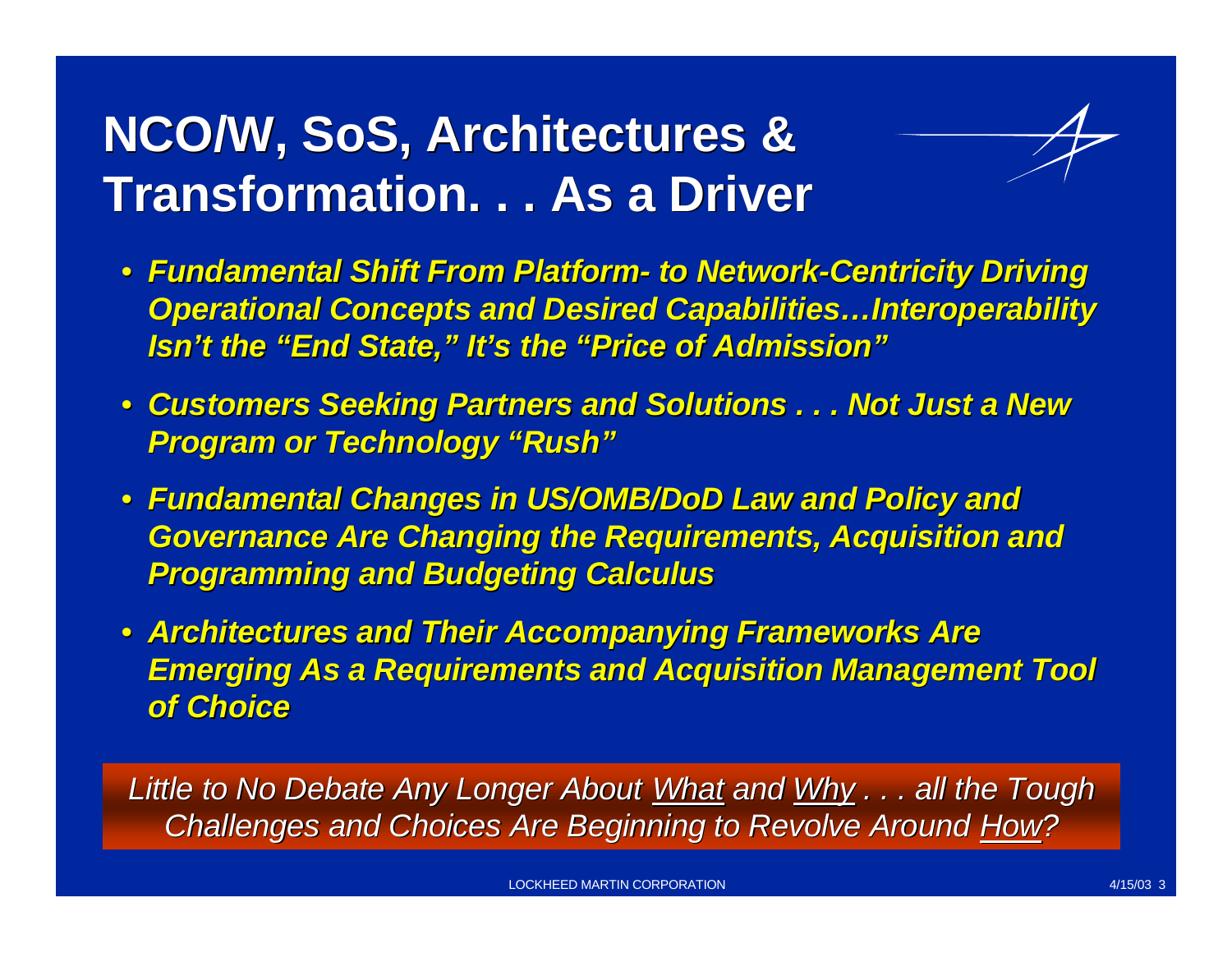## **What LM Has Done**

- *Senior-most Leadership Committed and Intensely Focused*
- *Aggressively Adapting to the Fundamental Changes In Our Customer Base, Their Expectations, and the Correspondingly Profound Change in the Requirements, Acquisition, and Budgeting Processes*
- *Building on Recognized and Established Expertise in Technology Development and Integration*
- *Using Our Experience and Efforts to Advance Beyond Systems Integration to Start Working SoS and NCO/W Levels of Integration and Capability*
- *Significant Resource and Organizational Investments Centered on NCO/W and SoS*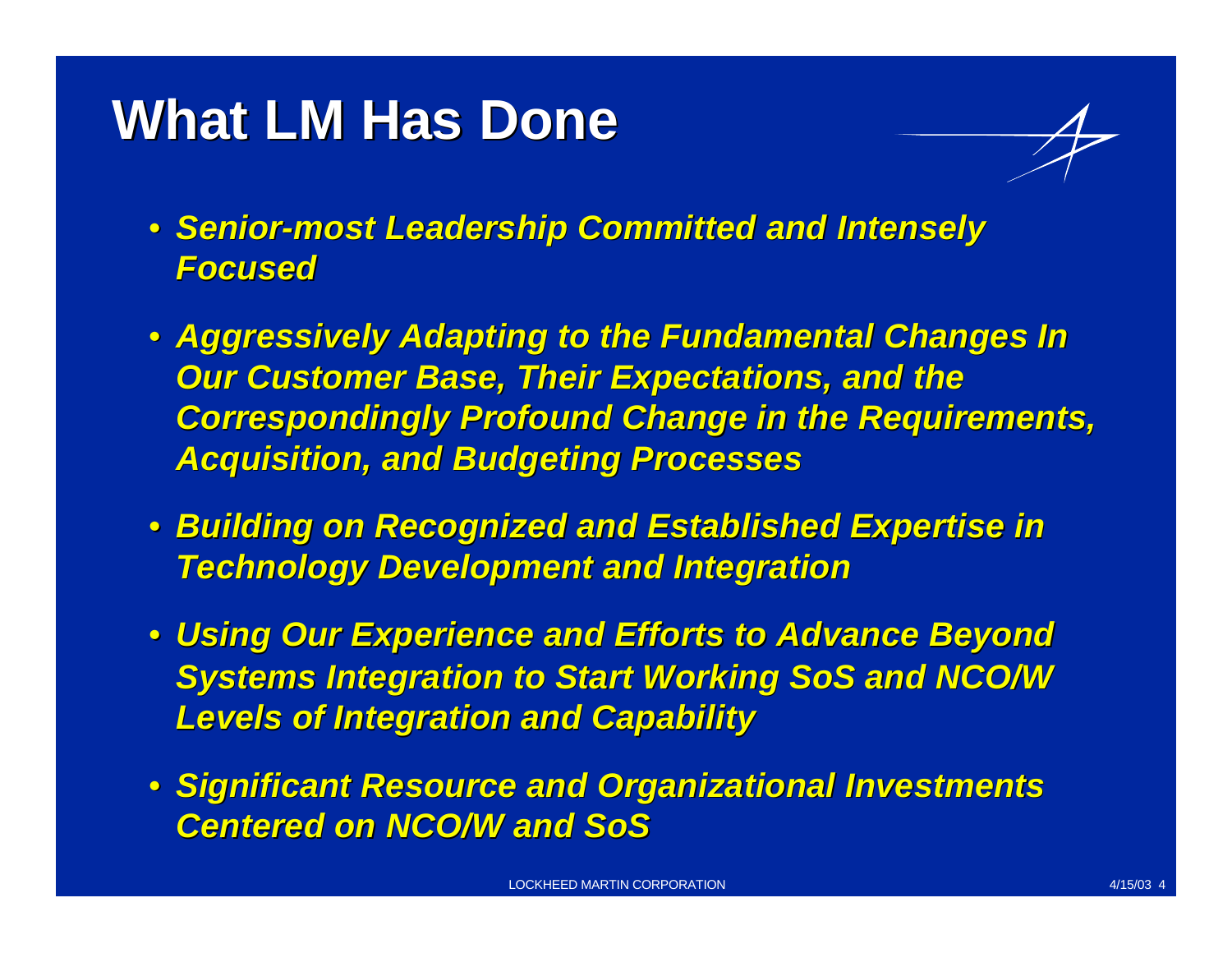## **Where LM Is Going**



- *Complete and Significantly Enhance Our Global Vision Network (GVN) and "Center It' on a NCO/W and SoS Perspective*
- *Developing and Deploying New Competencies Central to Delivering "Plug-n-play" Interoperability, SoS and NCO/W Capabilities*
- *Making Focused IRAD Investments That Are Centered on Delivering Interoperability and NCO/W Capabilities*
- *Significant Lockheed Martin Horizontal Integration Initiatives*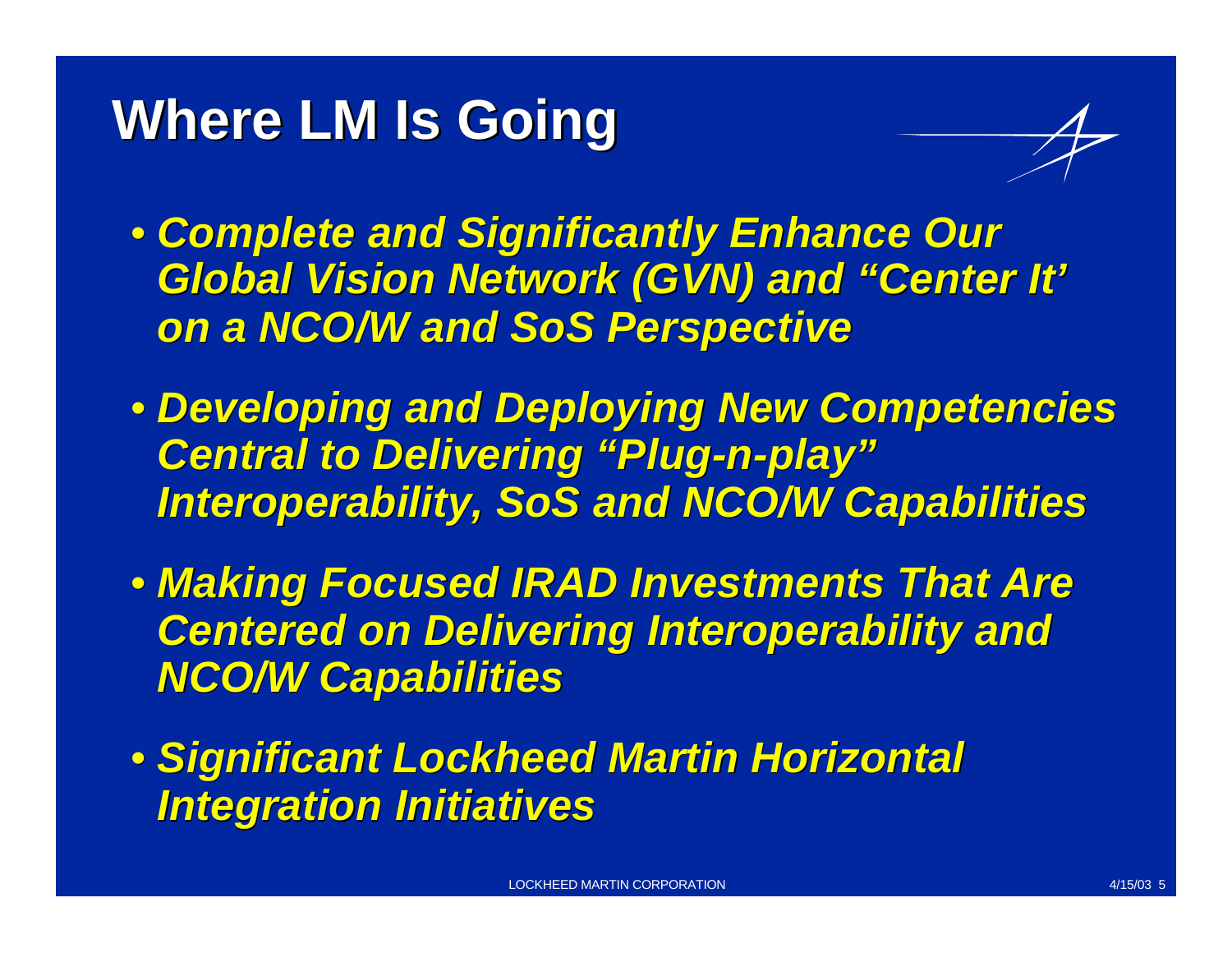## **LM Concerns**

- *Danger of Migrating From Stovepiped Platforms to Stovepiped Architectures*
- *We Must Demand Precision in Our Taxonomy… The Word "Architecture" is Rapidly Becoming Corrupted*
- *Must Work the "Architecture Domains" Bottom up and Top Down*
- *There Is…Can Be…No Single Architecture*
- *Total Architecture Integration/interoperability Is Neither Desirable, Affordable or Achievable…Can't Afford to Be Discounted for Trying to "Boil the Ocean"*
- *Must Mature Our Respective Understanding and Use of Architectures . . . Above and Separate From the IT-Centric Environment*